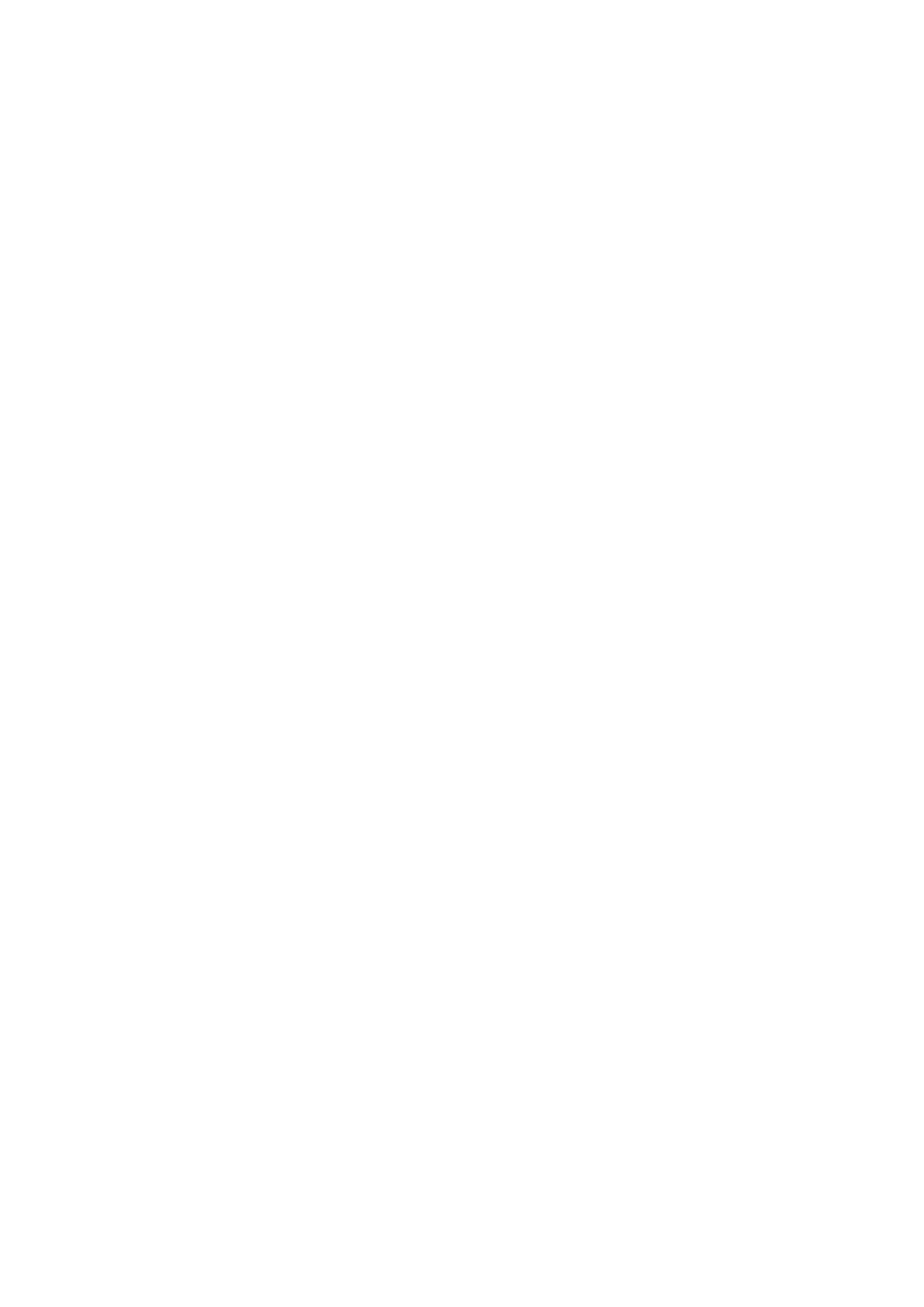

# **Chapter 2 Corporate Regulators**

In Australia, the registration, control and management of companies is regulated by various federal authorities.

#### **Australian Securities and Investments Commission (ASIC)**

The Australian Securities and Investments Commission (ASIC) is responsible for the general administration of the Corporations Act 2001 (Cth) (**Corporations Act**). The Corporations Act is the primary law regulating the registration, control and management of companies. This covers Australian companies and foreign companies that are registered in Australia.

ASIC is also responsible for regulating financial markets and providers of financial services and financial products (including granting relevant licences and monitoring compliance with licence conditions) and responsible for supervision of trading on Australia's domestic licensed financial markets, including the Australian Securities Exchange. ASIC monitors compliance with the market integrity rules and is able to issue infringement notices and accept enforceable undertakings through the Markets Disciplinary Panel.

More information about ASIC can be found at www.asic.gov.au.

#### **Australian Securities Exchange (ASX)**

The Australian Securities Exchange (ASX) is one of the world's top 10 listed exchange groups (measured by its market capitalisation).

The activities of the ASX span primary and secondary market services, central counterparty risk transfer, and securities settlement for both the equities and fixed income markets. It functions as a market operator, clearing house and payments system facilitator. It monitors and enforces compliance with its operating rules, promotes standards of corporate governance among Australia's listed companies and helps to educate retail investors.

The ASX administers the ASX Listing Rules which set out, among other things, requirements for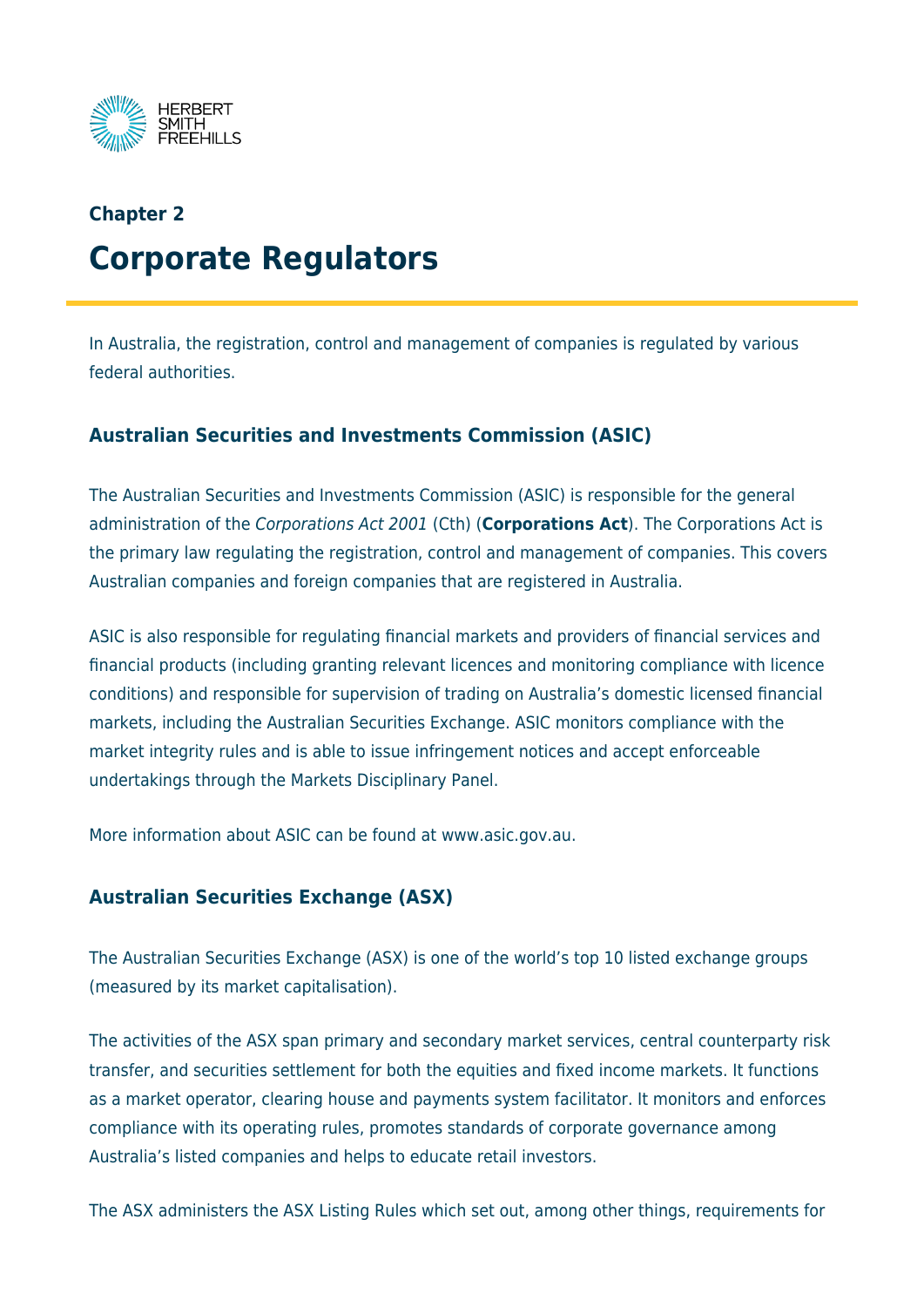admission to list on the ASX and removal from the official list, continuous disclosure of information to the public, the rights that may be attached to the securities of a listed company, security holder approval for certain transactions and reorganisations of an entity's capital. The ASX is also responsible for administering the ASX Settlement Operating Rules which are the rules governing the settlement process for the ASX's markets, and offers clearing services by way of ASX Clearing Corporation Limited.

In enforcing the ASX Listing Rules, the ASX can suspend a listed entity and/or delist a listed entity from the official list. The ASX may also request corrective action to be taken, or refer a breach to ASIC for it to consider imposing a sanction. With respect to the ASX market participants, the ASX conducts investigations and imposes sanctions for any breaches of the ASX Operating Rules. The ASX is obliged by the Corporations Act to refer certain matters to ASIC for further investigation. The ASX does not have power to enforce the provisions of the Corporations Act. However, it works closely with ASIC in relation to ASIC's supervision of Australian listed entities under that Act.

ASX Trade24 provides a facility for trading of futures and options on the interest rate, equity, currency contracts and commodity markets. The ASX Trade24 operating rules regulate the behaviour of ASX Trade24 participants in their relationships with the ASX, their clients and other participants.

The Australian Government has licensed Chi-X Australia, a part of Chi-X Global, to operate in Australia and compete with the ASX in trading listed shares and providing financial services to retail and wholesale clients.

More information about the ASX can be found at www.asx.com.au, and about Chi-X at www.chi-x.com/australia.

#### **Takeovers Panel**

The Takeovers Panel is the primary dispute resolution body determining disputes concerning takeovers and other corporate control transactions. It is a peer review body. It consists of parttime members drawn predominantly from takeovers practitioners (for example, bankers, lawyers and accountants) and Australia's business community. The objectives of the Takeovers Panel are to reduce tactical litigation in takeovers, reduce the costs of takeovers and support the purposes of the takeovers legislation. The Takeovers Panel is the main forum for resolving disputes about takeovers until the takeover bid period has ended.

The Takeovers Panel has wide powers to make orders to remedy or prevent unacceptable circumstances in relation to takeover bids.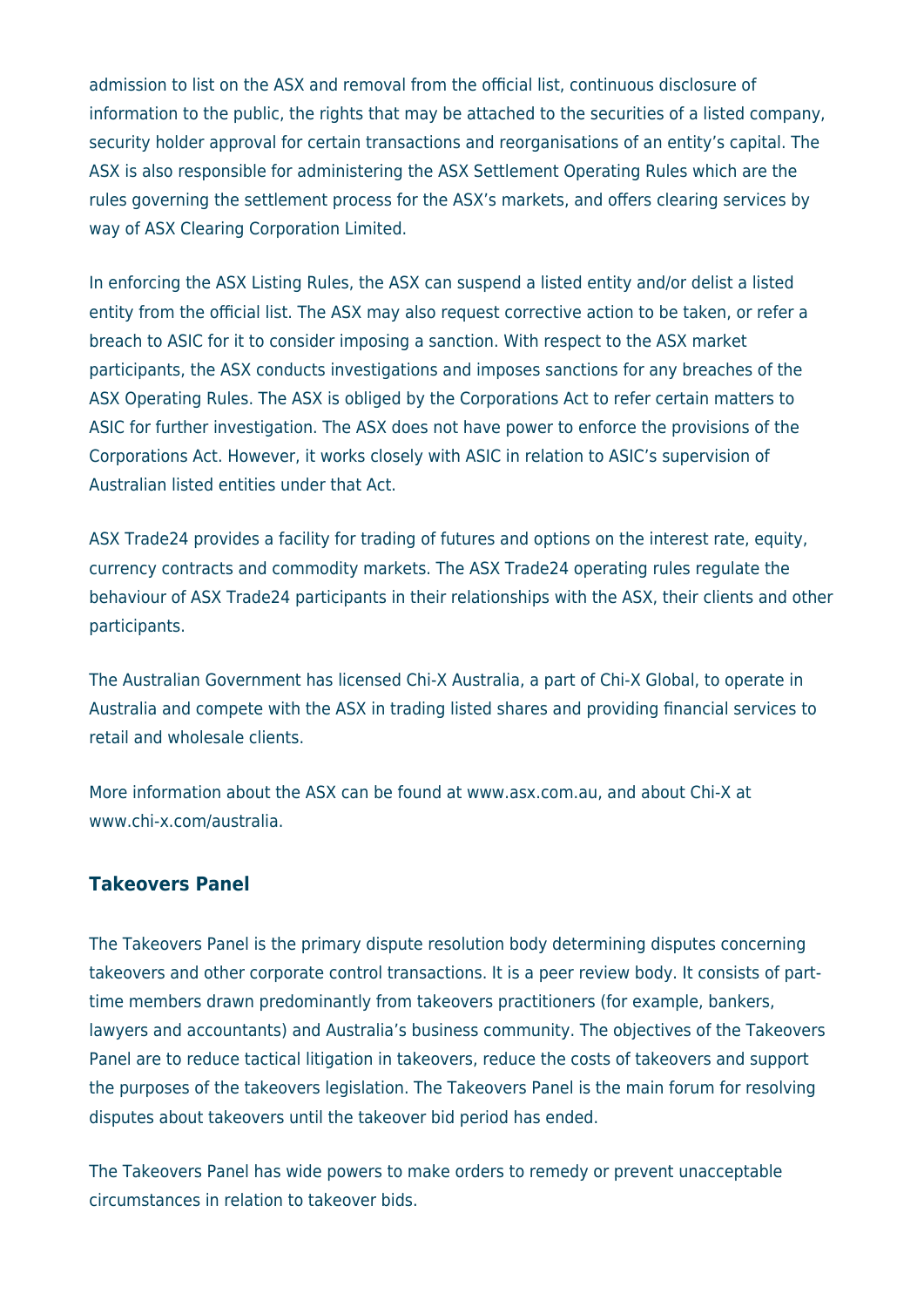There are currently two Herbert Smith Freehills lawyers on the Takeovers Panel: Sydney-based partners Rebecca Maslen-Stannage and Philippa Stone.

Further details on the Takeovers Panel can be found at www.takeovers.gov.au.

#### **Australian Competition and Consumer Commission (ACCC)**

The Australian Competition and Consumer Commission (**ACCC**) is a statutory authority responsible for ensuring that companies comply with the federal competition, fair trading and consumer protection laws. This includes enforcing the anti-competitive practices, mergers and acquisitions, industry codes, product safety and price monitoring sections of the Competition and Consumer Act 2010 (Cth) (**CCA**).

The ACCC is able to take legal action when it believes provisions of the CCA have been breached by a company. It has investigative powers to compel an individual or corporation to provide information about a suspected breach. The ACCC is able to issue various kinds of notices (such as infringement, substantiation and public warning notices in relation to consumer protection breaches), impose pecuniary penalties and enforce undertakings given to it.

More information about the ACCC can be found in Chapter 12 of this publication, 'Competition principles', and at www.accc.gov.au.

#### **Foreign Investment Review Board (FIRB)**

The Foreign Investment Review Board (**FIRB**) is an advisory body that provides foreign investment policy advice to the Australian Government. The FIRB examines proposals by foreign interests who wish to undertake direct investment in Australia and makes recommendations to the federal Treasurer on whether those proposals are suitable for approval under the government's foreign investment policy. The Treasurer is ultimately responsible for making decisions on these proposals. The FIRB also provides information and guidelines, both in Australia and overseas, about the government's foreign investment policy and monitors compliance with such policy.

The FIRB is discussed in more detail in Chapter 10 of this publication, 'Foreign Investment Regulation'.

More information about the FIRB can be found at www.firb.gov.au.

Last updated: 01/03/2019